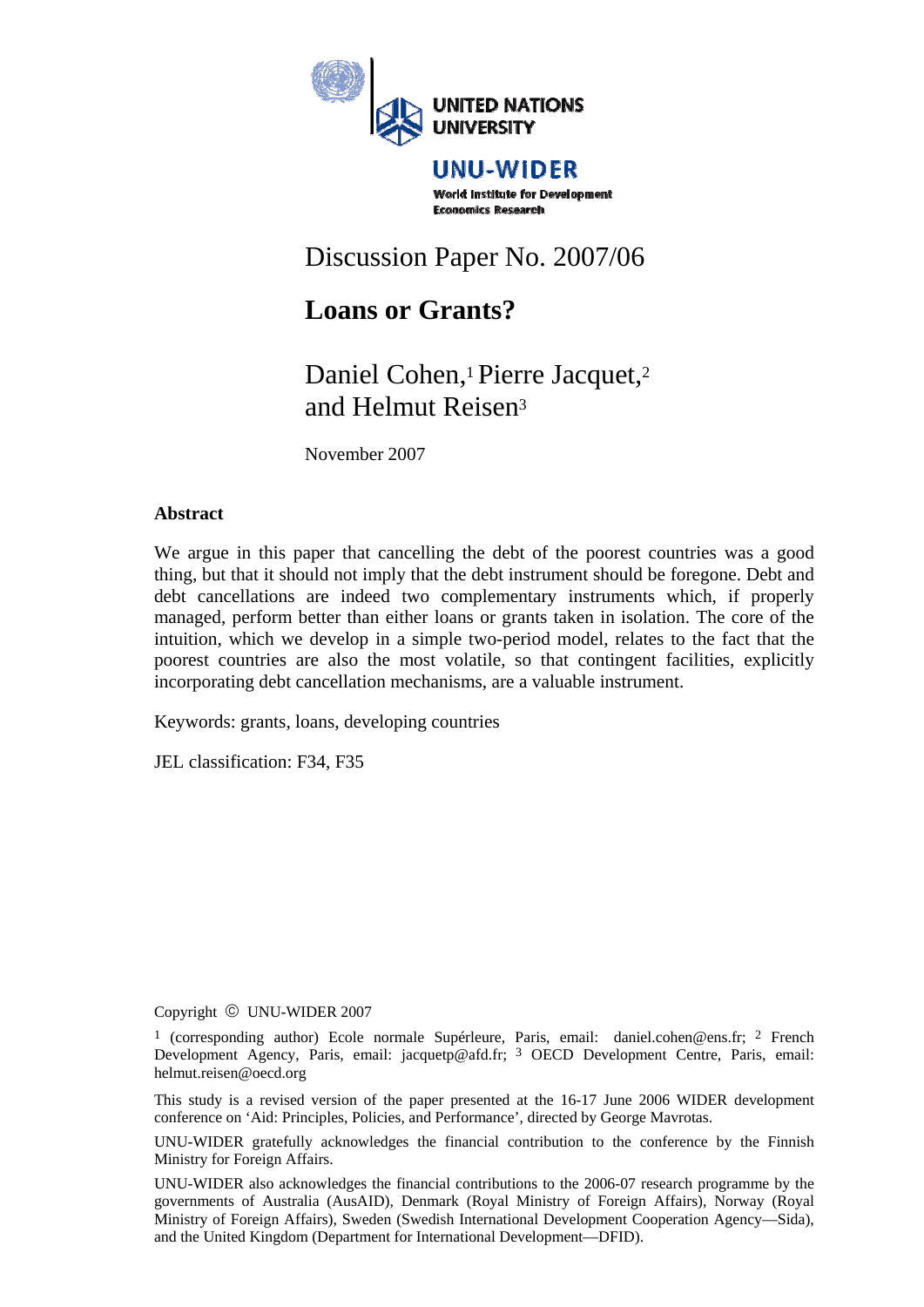## **Acknowledgements**

The authors thank Xiaobao Chen, Mathieu Hernu and Cecile Valadier for their brilliant research assistance. This paper expands on a Policy Brief of the OECD Development Centre 'Beyond Grant versus Loans'. The views here expressed here do not necessarily represent the views of the OECD or those of the Agence Française de Développement. We thank a referee for useful comments.

### **Acronyms**

- AFD Agence Française de Développement
- CPIA country policy and institutional assessment (of the World Bank)
- HIPCs heavily indebted poor countries
- IDA International Development Association
- IFRS international financial reporting standards
- MDRI multilateral debt relief initiative
- NGO nongovernment organization
- ODA official development assistance

*The World Institute for Development Economics Research (WIDER) was established by the United Nations University (UNU) as its first research and training centre and started work in Helsinki, Finland in 1985. The Institute undertakes applied research and policy analysis on structural changes affecting the developing and transitional economies, provides a forum for the advocacy of policies leading to robust, equitable and environmentally sustainable growth, and promotes capacity strengthening and training in the field of economic and social policy making. Work is carried out by staff researchers and visiting scholars in Helsinki and through networks of collaborating scholars and institutions around the world.* 

*www.wider.unu.edu publications@wider.unu.edu* 

UNU World Institute for Development Economics Research (UNU-WIDER) Katajanokanlaituri 6 B, 00160 Helsinki, Finland

Typescript prepared by Liisa Roponen at UNU-WIDER Printed at UNU-WIDER, Helsinki

The views expressed in this publication are those of the author(s). Publication does not imply endorsement by the Institute or the United Nations University, nor by the programme/project sponsors, of any of the views expressed.

ISSN 1609-5774 ISBN 978-92-9230-022-7 (printed publication) ISBN 978-92-9230-023-4 (internet publication)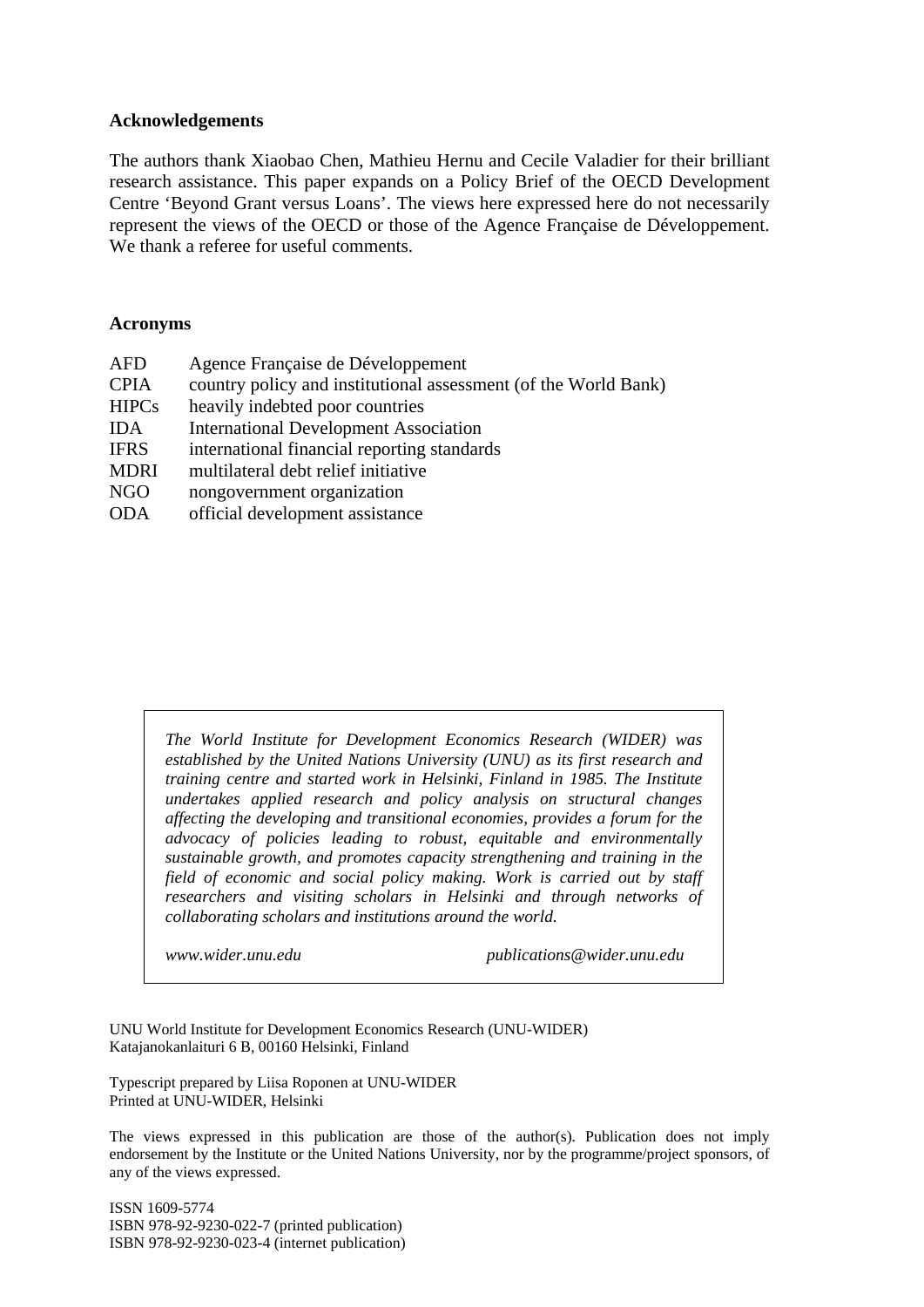# **1 Introduction**

Suppose a DAC donor earmarks US\$1 billion of taxpayers' money for official development assistance (ODA). The donor may use two instruments as an outright grant or in combination with a market loan to produce a concessional loan of US\$2 billion with a percentage grant element of 50 per cent. Many nowadays think the choice should be clear: provide grants only, leave loans to the market. Since its inception in the 1980s, the developing country debt crisis has marked a dramatic watershed in ODA, as it brought home the fact that ODA loans had accumulated into unsustainable debt and thus called into question the use of loans to finance development.

After 2000, the *grants-versus-loans* controversy developed when an influential US Congress Report of the International Financial Institution Advisory Commission (better known as *Meltzer Commission*; see IFIAC 2000) concluded that total cancellation of poor-country debt was essential. One of the conclusions of the Meltzer Commission on reforming the World Bank and the International Monetary Fund was that development assistance should be administered through performance-based *grants* rather than (concessionary, or soft) *loans*. Under this system, grants would be disbursed not directly to the government, but to a nongovernmental organization (NGO), charity, or privatesector business that would offer the cheapest bid for a project. These recommendations were echoed in US President Bush's proposal in 2001 during the negotiations for the 13th IDA replenishment that 50 per cent of IDA financing to poor countries should take the form of direct grants.

The heavily indebted poor country (HIPC) debt reduction initiative has been seen as proof of failure of the soft loan strategy. The international agreement on debt relief (Multilateral Debt Relief Initiative, or MDRI) reached by the G-8 finance ministers in mid-2005 followed suit, cancelling US\$56.5 billion in loans owed to the World Bank, African Development Bank, and International Monetary Fund. At Gleneagles the heads of state formally endorsed the agreement made by their finance ministers. Fourteen countries in Africa and four in Latin America became eligible for immediate debt forgiveness under the plan, and a further nine should benefit over the next few years.

One thing, however, is to agree on cancelling the debt, and another one is to consider that the instrument should be foregone. Although paradoxical at first glance, we shall argue in this paper that debt and debt cancellations are two complementary instruments which, if properly managed, perform better than either loans or grants taken in isolation. The core of our intuition relates to the fact that the poorest countries are also the most volatile, so that contingent facilities, explicitly incorporating debt cancellation mechanisms, are a valuable instrument.

The sequel of the paper comes as follows. We first review critically a few of the arguments weighting grants against lending to the poorest countries, notably the incentive effects of each instrument. We then address what we regard as the most serious criticism against loans, namely the issue of 'defensive lending'. If lenders had to refinance by themselves their loans to the poorest countries, then it is clear that the instrument is equivalent to a grant. We show econometrically that this has not been the case in general. Defensive lending is an occasional, not a systematic feature, of loans to the poorest countries.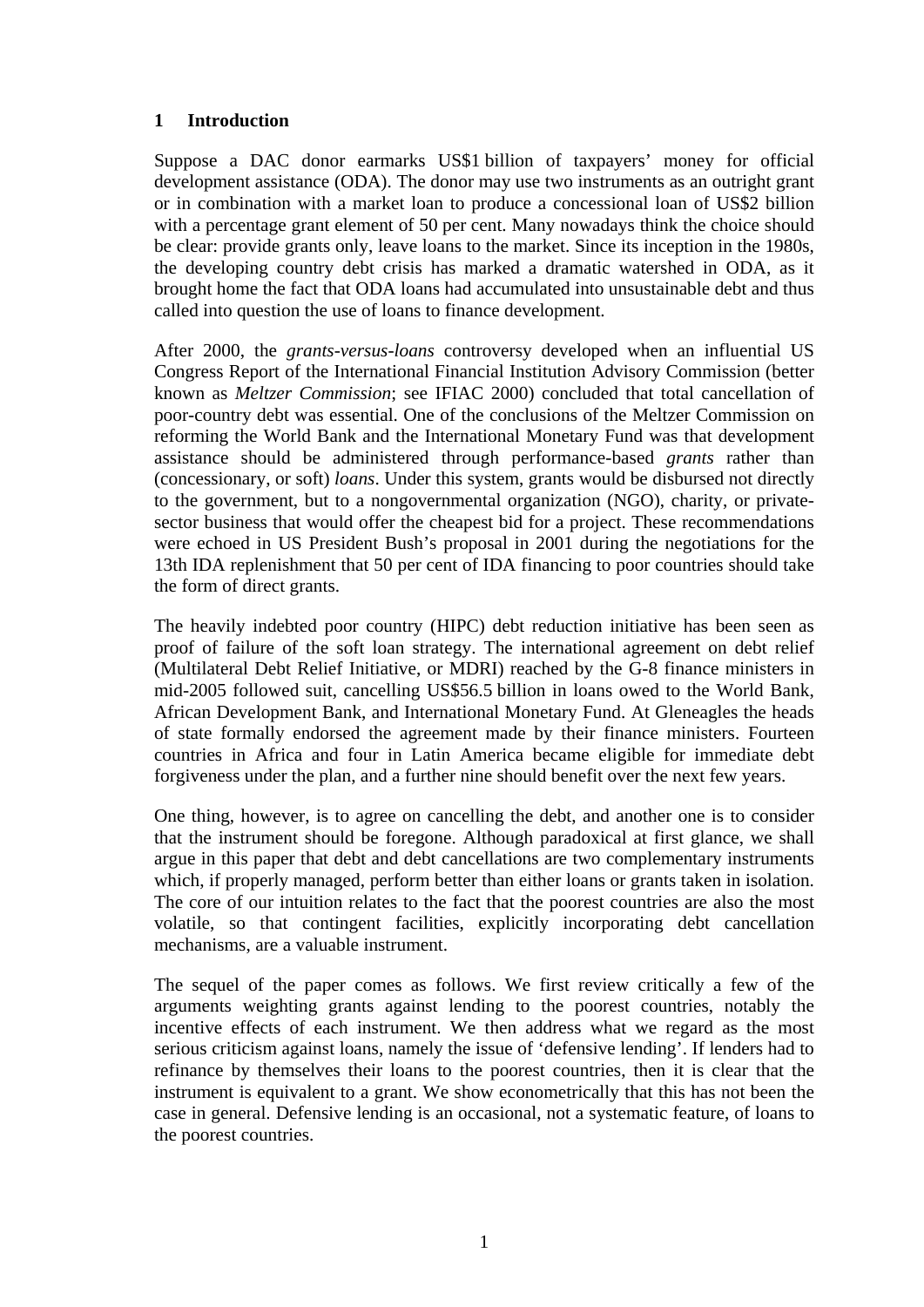We then offer a simple theoretical model to show that the equivalence between loans and grants that is assumed or demonstrated in a number of papers (Lerrick and Meltzer 2002, in particular) only holds if the country has access to fully fledged financial markets. When this is not the case, we show that soft loans incorporating debt cancellations mechanisms perform better than grants only or loans only. Our paper builds upon similar intuitions to the paper by Cordella and Ulku (2004), although our framework focuses on the role of uncertainty which is absent in their framework.

We finally present one of the lending scheme that could be applied to the poorest countries and calibrate the cost that would have to be borne by the creditors, were they to incorporate a contingencies clause in their lending strategy.

## **2 Overview of arguments**

## **2.1 Efficiency**

Are grants more efficient than loans in fighting poverty? A number of papers have addressed this question, with no obvious answers so far. Nunnenkamp, Thiele and Wilfer (2005) conduct a simple correlation analysis to explore whether loans and grants have different impacts on economic growth. They look, on the one hand, at the relation between total net ODA, total net loans, total grants and the grant element in ODA commitments (computed as the product of the grant element as defined in DAC statistics and ODA commitments), and, on the other, average per capita growth in gross national income over the subsequent five years. Their analysis finds no substantial difference in the impact on economic growth between ODA distributed through grants and ODA distributed through loans.

Second, it is interesting to ask how ODA relates to local fiscal discipline. Since grants need not be repaid, they entail a potential disincentive on the mobilization of public revenues and on the quality of public spending. Increased dependency on external aid may result. In principle, loan repayments should help build financial discipline and promote the efficient use of funds. Before moving to empirical results, however, the whole theoretical argument needs to be qualified. In a dynamic framework in which beneficiary countries rely on the continuation of grants and in which development institutions are keen on producing a given level of ODA, the incentive structure is more complex. For example, if the renewal of a grant can be credibly tied to a given level of financial discipline in the recipient country, then the aforementioned disincentive is offset by the positive incentive of having the flow of grants renewed. However, 'grant pushing' behaviour by development institutions might again weaken that incentive. More than a grants-versus-loans issue, this is another version of Buchanan's (1975) Samaritan's dilemma.

Odedokun (2003), using yearly panel data from 1970 to 1999 for 72 ODA beneficiaries, finds that concessional loans are typically associated with higher fiscal revenues, lower public consumption, higher investment rates and lower dependency of the public deficit on external financing. In poor countries, a higher level of grants in total ODA is associated with a lower tax effort. Gupta et al. (2004) look at a set of 107 countries that benefited from ODA between 1970 and 2000, assessing the impact of grants and loans on the domestic fiscal effort. They find that an increase in total ODA (sum of grants and concessional loans) leads to a decline in fiscal receipts in the beneficiary country.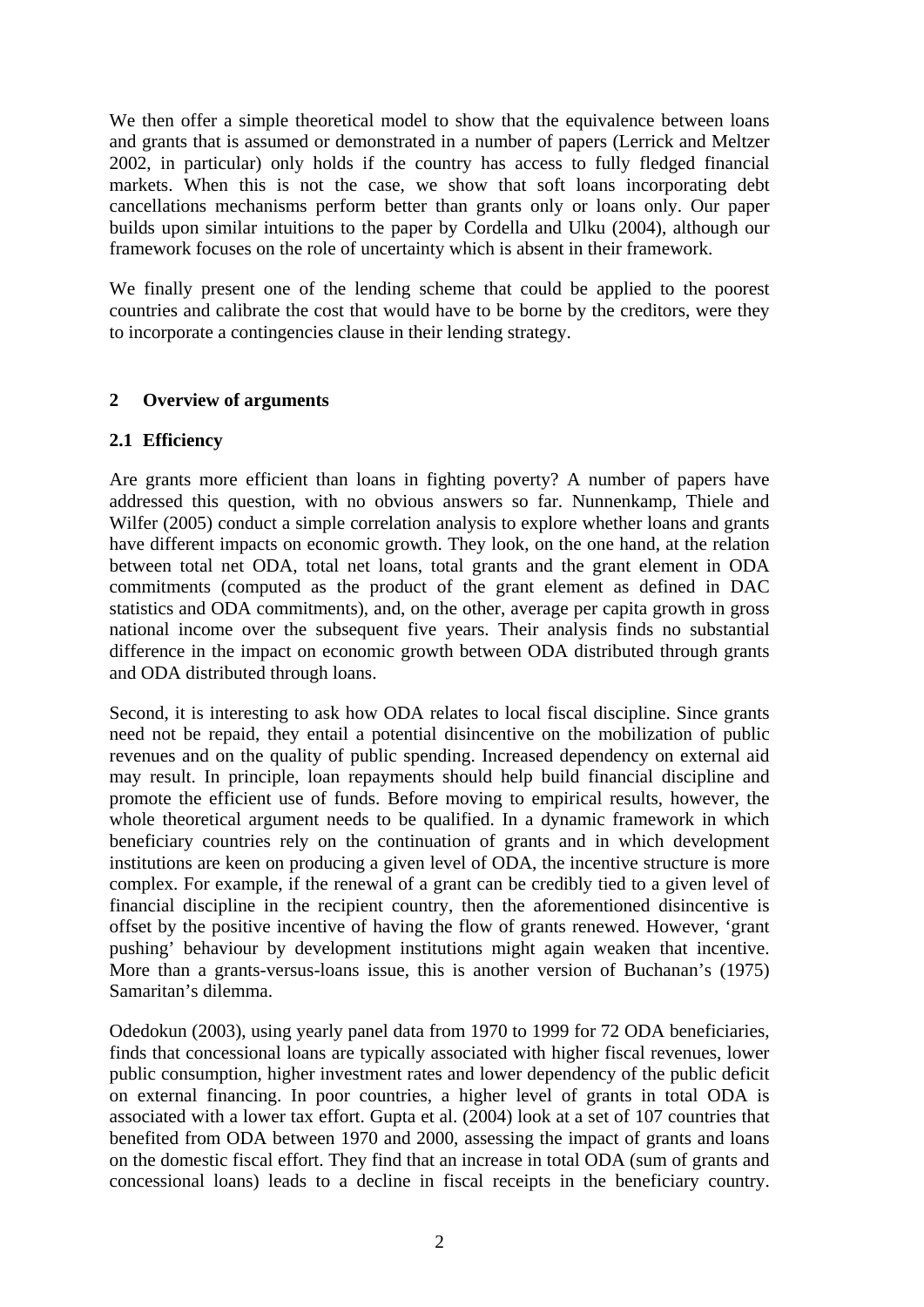McGillivray and Ahmed (1999) and Sugema and Chowdhury (2005) reach similar conclusions using data from the Philippines and Indonesia, respectively. However, Gupta et al. (2004) also look at the differential impact of grants and loans, finding that an increase in grants translates into lower receipts: 28 cents of each additional \$1 grant are offset by a reduction in the fiscal effort. Conversely, loans tend to be associated with increased government revenue. In countries with weak institutions, additional grants are completely offset by a reduction in domestic revenues (see also Clements et al. 2004).

In summary, the argument according to which loans are equivalent to grants is not warranted from these analyses, at least from the point of view of the incentives that each instrument carries.

# **2.2 Defensive lending**

Another powerful line of reasoning against loans relates to the institutional incapacity of the poorest countries to fulfil their financial commitments. According to Bulow and Rogoff (2005), this institutional weakness is also the simplest way for explaining the lack of access to international financial markets.

Bulow and Rogoff cite a study conducted by the American Congressional Budget Office, according to which the market value of the debt for the multilateral banks is markedly lower than par. In other words, according to this line of argument, the reason why the poor countries have no access to the international financial markets is the same one as that explaining why the loans of multilateral banks are non-recoverable.

Lerrick and Meltzer (2002) as well as Radelet (2005) argue similarly that loans carry perverse incentives, in particular linked to the pressures on creditors to make new loans to allow countries to repay old ones, whereas grants can be devised to generate positive incentives. Contrary to loans, grants do not contribute to debt overhang. Bulow and Rogoff sum up this last point in the following way: 'multilateral development banks sometimes have their own internal pressures to pump out loans, inducing politically fragile developing countries to take unwanted debt.' According to this argument, thanks to the grants, the multilateral agencies would not be obliged to weaken poor countries, for lack of adequate instruments. Defensive lending, which obliges the lenders themselves to refinance the loans when they come due is, under this analysis, the necessary outcome of lending to the poorest countries. When defensive lending became the norm, debt had to be written down. Which is why, again following the reasoning behind the Meltzer commission, cancelling debt was a good thing, on the condition never to lend again.

It is clear that defensive lending, if a fact, would hamper the relevance of loans to the poorest countries. If debt service had to be constantly refinanced by the creditors themselves, then in reality they would be not different from grants. It is this issue that we now test econometrically.

## **2.3 An econometric test**

In order to shed light on the relevance and significance of defensive lending, we present an econometric analysis relative to the borrowing policies conducted by the private sector, the bilateral and the multilateral agencies respectively. The matter we want to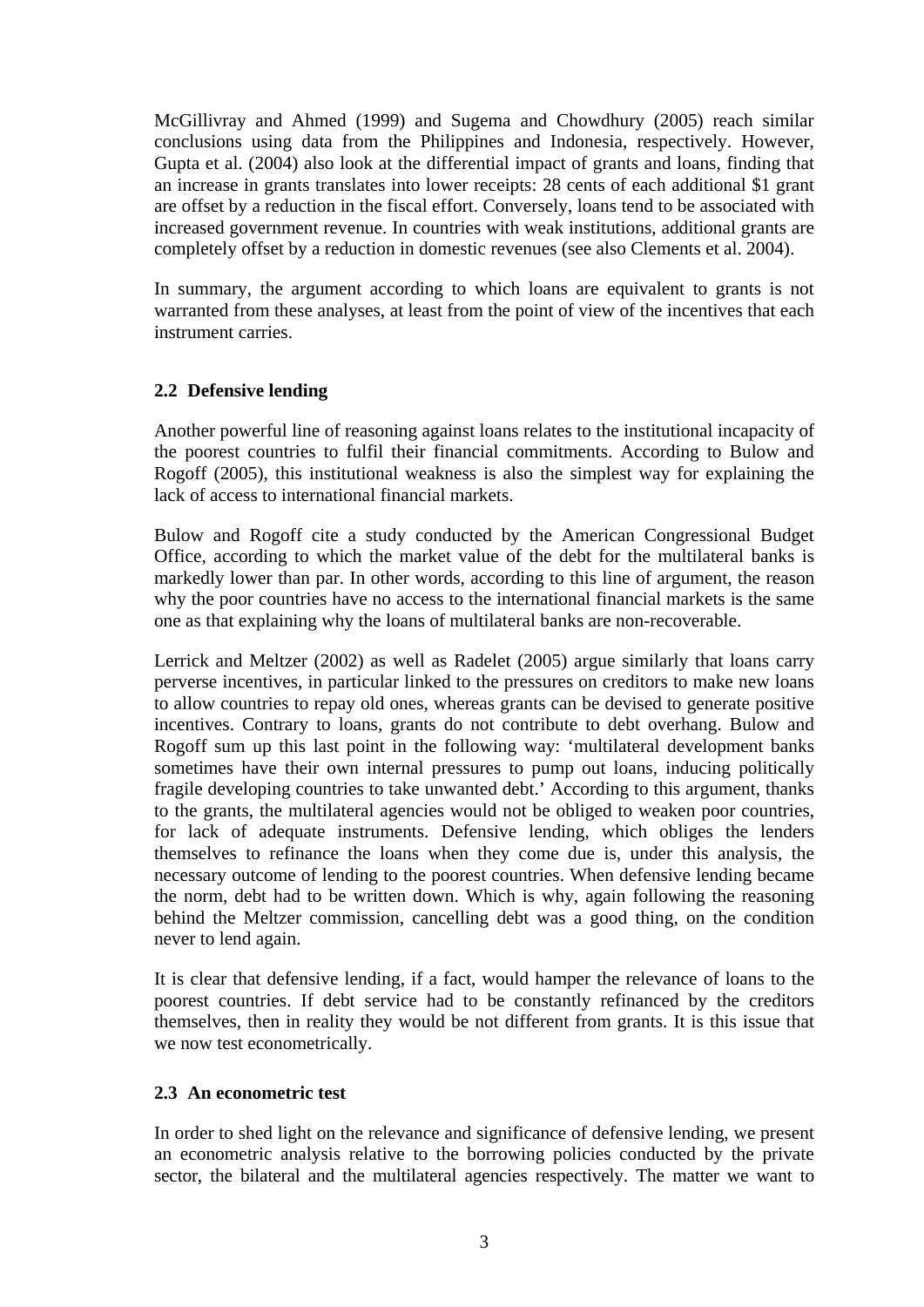tackle here is the part of defensive lending granted by each of these groups to their clients. We measure the extent to which new loans (in gross terms) are explained by debt service of the debt. Our analysis follows Marchesi and Missale (2004) (although they reason only in net terms). We also investigate the extent to which grants by bilaterals are a substitute to defensive lending.

The data that we use are the following. Grants and loans are obtained from the OECD Development Assistance Committee (DAC). Debt service is calculated from the database of the Global Development Finance produced by the World Bank. The data 'political rights' and 'civil liberty' which we also control for, come from the Global Development Network Growth Database. We regress gross loans upon debt service and take the value of the coefficient as a measure of defensive lending. We also control for (the lagged value of) the debt-to-GDP ratio (Ldebt), the (lagged value) of grants-to-GDP, population growth (population), lagged GDP growth (LGDP Growth), lagged inflation (Linflation), lagged political rights and civil liberties. Lagged values are meant to avoid endogeneity problems. We take political rights and civil liberties as proxies for governance indices.

The results are presented in Tables 1 and 2. Table 1 shows the amount of defensive lending that took place for all three private, bilateral and multilateral lenders, over the period 1980-2004. Private lenders are the least concerned, with less than 3 per cent of their loans that can be interpreted as defensive loans. Then come the bilateral lenders with a ratio which is three times higher. Finally the multilateral lenders experience a defensive lending ratio which is again three times the level of the bilaterals, at about 30 per cent.

|                           | Private      | Multilateral  | <b>Bilateral</b> |  |
|---------------------------|--------------|---------------|------------------|--|
|                           | loans/GDP    | loans/GDP     | loans/GDP        |  |
| Debt service/GDP          | $0.03030***$ | 0.30368***    | $0.09279***$     |  |
|                           | (2.56)       | (14.94)       | (6.64)           |  |
| L.debt/GDP                | $-0.00046$   | $-0.00023$    | $-0.00182*$      |  |
|                           | $(-0.98)$    | $(-0.24)$     | $(-2.04)$        |  |
| L.bilateral grants/GDP    | 0.00084      | $-0.01013$    | $-0.00590$       |  |
|                           | (0.40)       | $(-1.59)$     | $(-1.17)$        |  |
| L.multilateral grants/GDP | $-0.00887$   | 0.00596       | 0.01175          |  |
|                           | $(-1.25)$    | (0.34)        | (0.83)           |  |
| Population                | 0.00003      | $-0.00003*$   | $0.00006***$     |  |
|                           | (1.54)       | $(-2.30)$     | (3.32)           |  |
| L.GDP growth              | 0.00002      | 0.00011       | $-0.00004$       |  |
|                           | (0.85)       | (1.94)        | $(-0.90)$        |  |
| L.inflation               | 0.00002      | 0.00001       | 0.00001          |  |
|                           | (0.23)       | (0.55)        | (0.81)           |  |
| L.political rights        | 0.00012      | $-0.00001$    | $0.00111***$     |  |
|                           | (0.50)       | $(-0.04)$     | (3.48)           |  |
| L.civil liberties         | $0.00090**$  | $-0.00215***$ | 0.00060          |  |
|                           | (2.89)       | $(-4.30)$     | (1.35)           |  |
| Time and country dummies  | Yes          | Yes           | Yes              |  |
| N                         | 1326         | 1325          | 1326             |  |
| Wald                      | 1023         | 3174          | 1713             |  |
|                           |              |               |                  |  |

Table 1 Comparative defensive lending, 1980-2004

Note: GLS regression with time and country fixed effects, panel-specific heteroscedasticity and AR(1); t-statistics in parentheses; \* is 90 per cent; \*\* is 95 per cent; \*\*\* is 99 per cent significance level.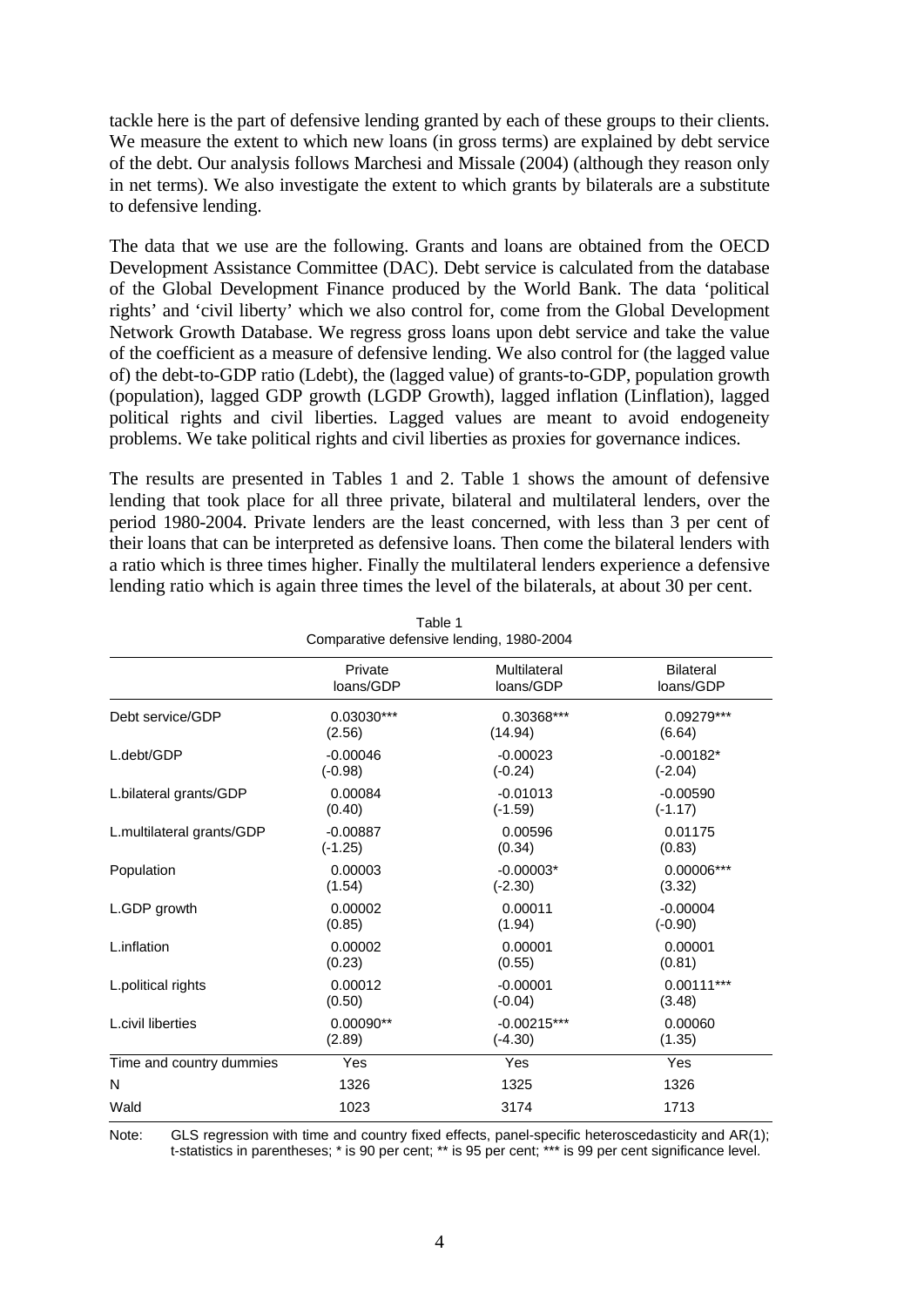|                           | Private      | Multilateral  | <b>Bilateral</b> | Bilateral debt relief |  |
|---------------------------|--------------|---------------|------------------|-----------------------|--|
|                           | loans/GDP    | loans/GDP     | loans/GDP        | grants/GDP            |  |
| Debt service/GDP 1980s    | $0.27241***$ | 0.25554***    | $0.10711***$     | 0.48939               |  |
|                           | (10.57)      | (9.66)        | (4.90)           | (0.98)                |  |
| Debt service/GDP 1990s    | 0.02162      | 0.35603***    | $0.10008***$     | 0.30614               |  |
|                           | ((1.41)      | (13.03)       | (5.36)           | (1.68)                |  |
| Debt service/GDP 2000s    | $-0.00288$   | $0.12123***$  | 0.02256          | 0.93890***            |  |
|                           | $(-0.16)$    | (3.52)        | (0.90)           | (2.65)                |  |
| L.debt/GDP                | $-0.00021$   | $-0.00045$    | $-0.00184*$      | 0.00704               |  |
|                           | $(-0.42)$    | $(-0.46)$     | $(-2.06)$        | (0.72)                |  |
| L.bilateral grants/GDP    | 0.00084      | $-0.00860$    | $-0.00577$       | 0.01488               |  |
|                           | (0.36)       | $(-1.38)$     | $(-1.15)$        | (0.37)                |  |
| L.multilateral grants/GDP | $-0.00630$   | 0.00373       | 0.01101          | $-0.10700$            |  |
|                           | $(-0.80)$    | (0.22)        | (0.79)           | $(-0.88)$             |  |
| Population                | 0.00002      | $-0.00003***$ | 0.00006          | 0.00001               |  |
|                           | (0.92)       | $(-2.83)$     | (3.27)           | (0.05)                |  |
| L.GDP growth              | 0.00002      | 0.00007       | $-0.00003$       | 0.00026               |  |
|                           | (0.64)       | (1.26)        | $(-0.86)$        | (0.60)                |  |
| L.inflation               | 0.00001      | 0.00001       | 0.00001          | $-0.00002$            |  |
|                           | (0.17)       | (0.31)        | (0.48)           | $(-0.32)$             |  |
| L.political rights        | $-0.00006$   | $-0.00001$    | $0.00109***$     | 0.00200               |  |
|                           | $(-0.27)$    | $(-0.04)$     | (3.41)           | (0.63)                |  |
| L.civil liberties         | 0.00045      | $-0.00217***$ | 0.00053          | $-0.00337$            |  |
|                           | (1.46)       | $(-4.35)$     | (1.20)           | $(-0.75)$             |  |
| Time and country dummies  | Yes          | Yes           | Yes              | Yes                   |  |
| N                         | 1326         | 1325          | 1326             | 899                   |  |
| Wald                      | 906          | 2903          | 1638             | 60                    |  |

Table 2 Evolution of defensive lending and grants

Note: GLS regression with time and country fixed effects, panel-specific heteroscedasticity and AR(1); t-statistics in parentheses; \* is 90 per cent; \*\* is 95 per cent; \*\*\* is 99 per cent significance level.

Table 2 breaks down the ratios over three time horizons: 1980s, 1990s and 2000-05 which we call, for simplicity, the 2000s. The picture is slightly different. All three lenders eventually experienced some defensive lending, but at different time horizons. Private lenders were concerned in the 1980s, multilateral lenders in the 1980s and 1990s.

These econometric results point to a simple conclusion. Defensive lending has taken place across all classes of creditors. Altogether, however, they do not appear to be an intrinsic and repeated feature of lending to poor countries nor to have exceeded about one-third of the debt service involved. There is no intrinsic capture of the creditors by their debtors. On the other hand, creditors do have to refinance loans when under financial stress. This feature points to the need of contingency clauses more than to foregoing the instrument itself.

## **3 A theoretical framework**

Bulow and Rogoff argue that that the poorest countries have no access to the financial markets for lack of proper institutions which, in their view, is the very reason why they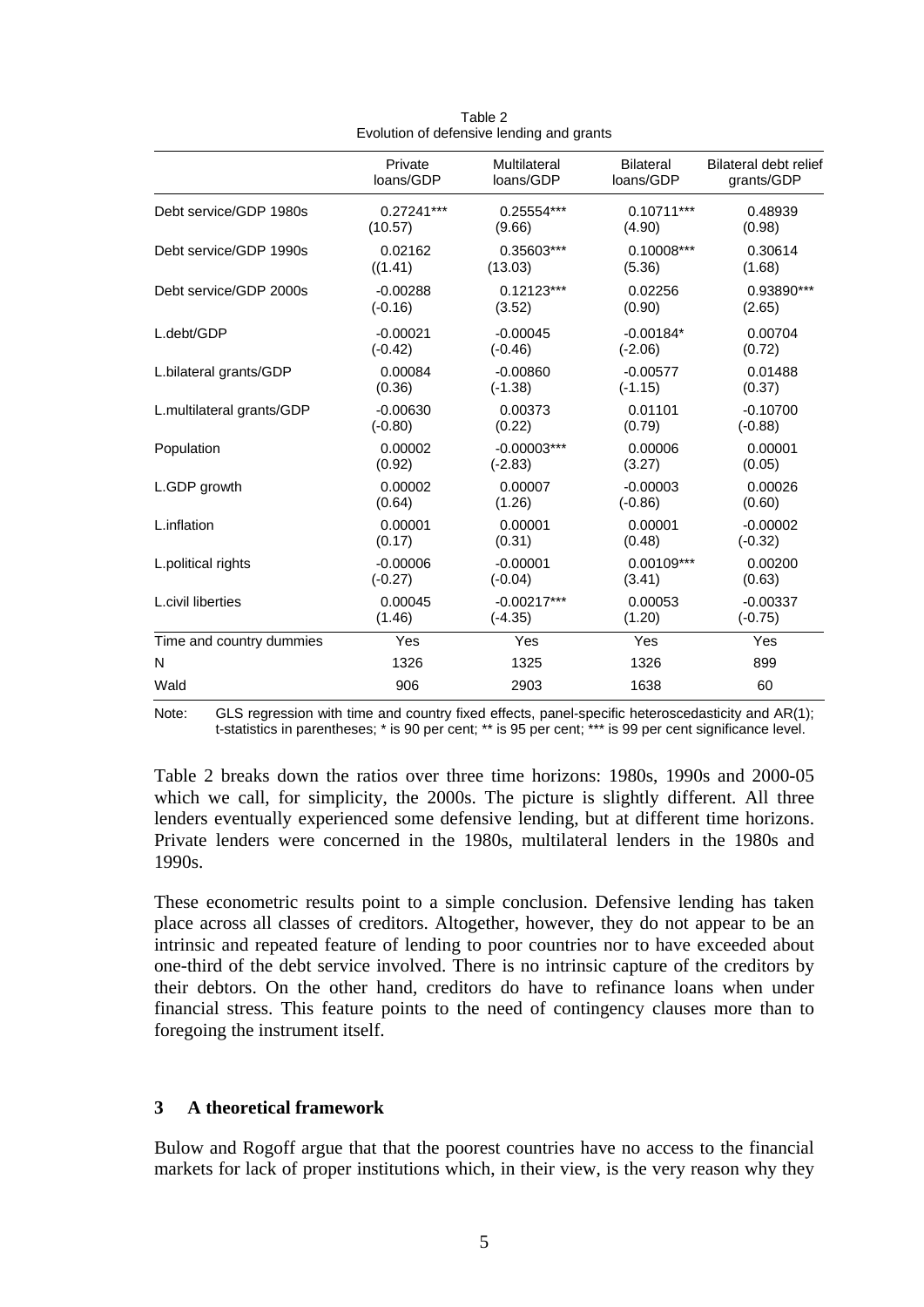should not have access to soft loans either. There is however another explanation as to why poor countries have no access to the international financial markets: it is the fact that their economies are too volatile. Financial markets do not handle well economic volatility when it comes to sovereign creditors. The lack of efficient procedures for settling debts in case of bad shocks makes it difficult to cancel debt when needed. Financial crises are more frequent than smooth resolutions of debt problem. Private loans to developing countries have *de facto* not helped to smooth per capita consumption but tended to increase the volatility of consumption (Reisen and Maltzan 1999) in poor countries. Kharroubi (2005) shows how volatility does tend to exclude poor countries from international financial markets.

In the model that we present below, exclusion from the financial markets will be the outcome of two features: poor institutions and high volatility. In this context, we explore the conditions under which grants and loans are not equivalent and draw policy implications for the design of soft loans.

## **3.1 The setting**1

Consider an open country in a two-period framework. The country considers an investment  $I_1$  in period 1. We suppose that there are two states of nature in period 2. In the favourable state, the return to the investment will be  $Q_+$ ; in the unfavourable state, *Q*<sub>-</sub> (with  $Q_+$ >*Q*<sub>-</sub>). We suppose further that the unfavourable state occurs with probability *p* < 1. The world risk-free interest rate is *r*.

In such a framework, the investment will be socially profitable if and only if:

$$
I_1(1+r) \le (1-p)Q_+ + pQ_- \tag{1}
$$

In what follows, we assume that this condition is satisfied.

Let us now assume that the country finances  $I_1$  through its own financing capacity  $Q_1$  in period 1 and through a debt  $D_1$  contracted in period 1 from outside investors, such that:

$$
Q_1 + D_1 = I_1
$$

 $\overline{a}$ 

Let us assume that the country suffers from weak institutions and governance problems and that these translate into an institutional capacity  $\lambda \in [0,1]$  to repay the debt.  $\lambda$  can be interpreted as the recoverable part of any investment by the foreign investor.

The debt can then be repaid (on average) if and only if:

$$
D_1(1+r) \leq (1-p)\lambda Q_+ + p\lambda Q_-
$$

Let us call  $\rho$  the risk-adjusted interest rate on debt  $D_1$ . Foreign investors will thus require a payment of  $R = D_1(1+\rho)$  in period 2.

<sup>1</sup> This section draws on Cohen and Portes (2005).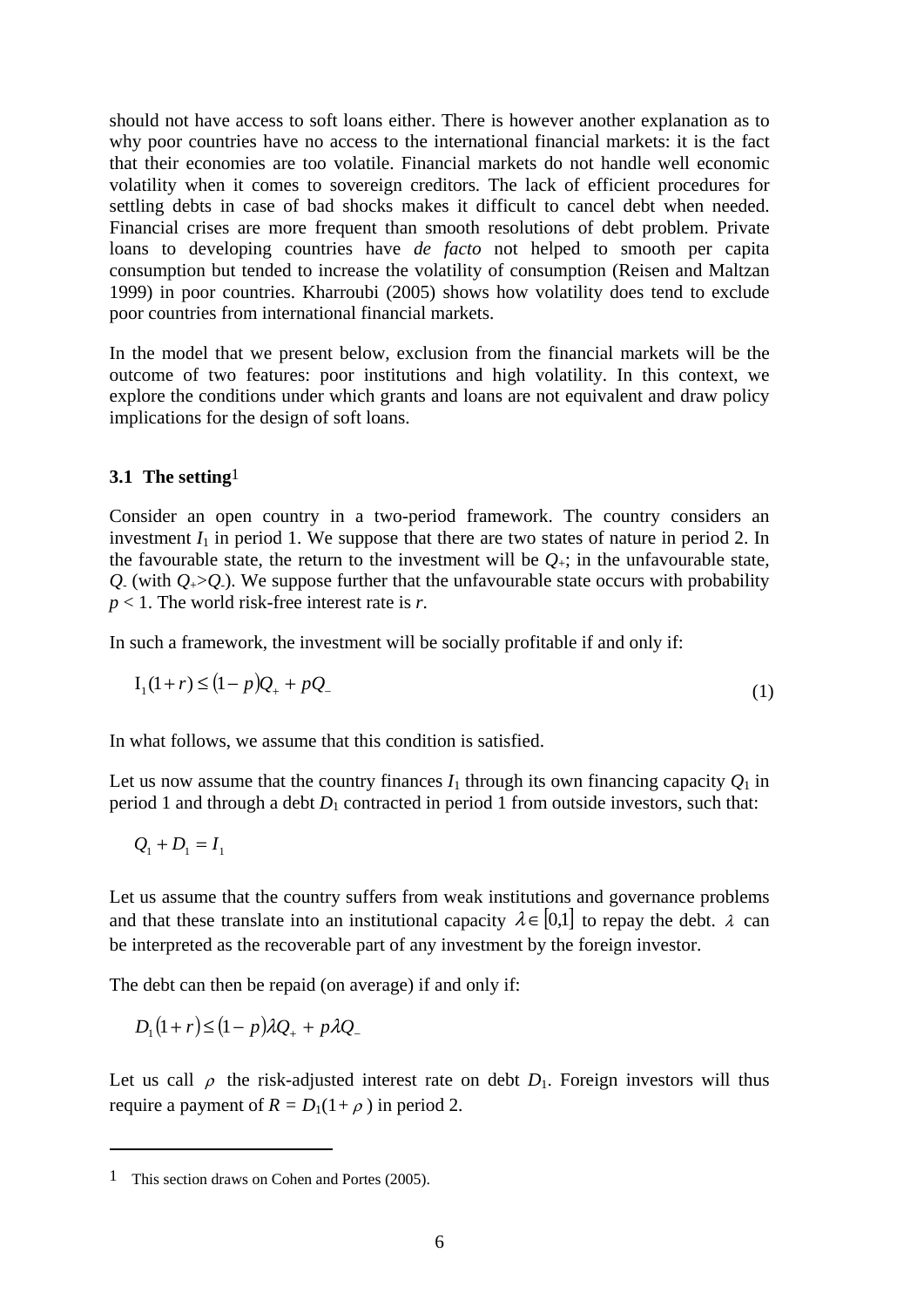If  $R \le \lambda Q$ , the country is solvent and can borrow at the risk-free rate ( $r = \rho$ ).

If  $\lambda Q_\text{z} < R \leq \lambda Q_\text{z}$ , the country will not be able to repay the debt should the unfavourable state of nature occur. We suppose that in such a case the country defaults. Investors will be willing to finance  $D_1$  at a rate  $\rho$  such that:

$$
D_1(1+r) = (1-p)D_1(1+\rho)
$$

This implies that  $(1 + \rho)(1 - p) = (1 + r)$ , and  $\rho \ge r + p$ .

Finally, let us suppose that the country has no financing capacity in period  $1 (Q_1 = 0)$ . The investment will be possible if and only if:

$$
I_1(1+r) \le \lambda Q_+(1-p)
$$

Given  $\lambda$  and  $p$ , it is thus perfectly possible that a socially profitable investment—i.e., an investment verifying (1) above—will not be financed.

In the following, we assume  $I_1(1+r) > \lambda Q_1(1-p)$  so that  $I_1$ , which we suppose to be socially profitable, will not be undertaken if it were to be financed by the financial markets alone. We ask how development aid can help solve this inefficiency.

### **3.2 The (non-) equivalence between grants and loans**

A first option consists in making a grant  $G_1$  to the country.  $G_1$  will finance part of the investment (thus contributing to the country's own financing capacity) and is chosen so as to make  $I_1$ - $G_1$  financeable by the financial markets. The grant  $G_1$  will thus be chosen such that:  $(I_1 - G_1)(1 + r) \le \lambda Q_+(1 - p)$ , hence

$$
G_1 = I_1 - \frac{\lambda Q_+(1-p)}{1+r}
$$

A second option consists in making a loan  $I_1$ , knowing that the country will default in the unfavourable state of nature. Such a loan will thus repay  $\lambda Q_{+}(1-p)$ . It will therefore cost an amount exactly equivalent to  $G_1$ . In such a setting, the loan and grant equivalence is obtained. This is the core of Lerrick and Meltzer's argument.

Suppose, however, that donors tailor the subsidized loan to the unfavourable state of nature and therefore ask for a repayment  $R = \lambda Q$ . In such a scenario, the country will be able to service its debt in both states of nature. The subsidized loan needed to make the investment happen will then cost  $G'$  such that:

$$
G'=I_1-\frac{\lambda Q_-}{1+r}
$$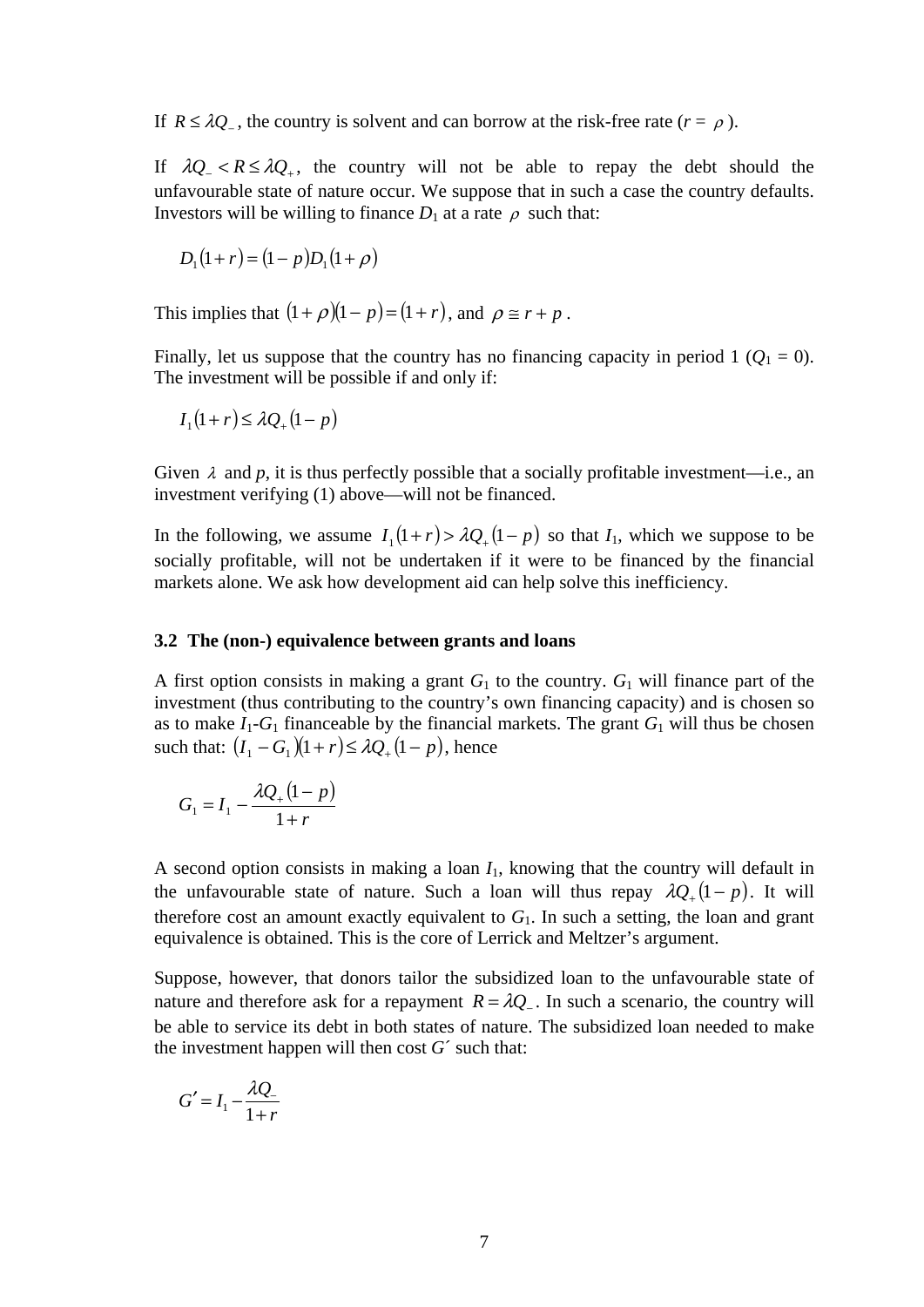It then follows that if  $Q_1(1-p) < Q_2$ ,  $G \leq G$ . A subsidized loan is to be preferred to a grant. In this case *the equivalence between loans and grants is broken: soft loans (with susbsidized rates) are superior to grants.*

Let us emphasize the reasons behind this result. The non equivalence comes from the fact that financial markets are imperfect, in the sense that they are not able to supply state-contingent securities. Subsidized loans, to the extent that they allow the country to repay the debt in all states of nature, circumvent, in part this deficiency. This is why they can then work better than a combination of loans and grants. Clearly, however, the best solution would be to design a loan whose service is contingent on the state of nature, namely:

 $R_+ = D_1 (1+\rho)$  when  $Q_+$  occurs, and  $R_- = \lambda Q_-$  in case of  $Q_-$ .

If private creditors are able to design such loans, then the equivalence between loans and grants would be restored. (Note that in the framework of Cordella and Ulku 2004, the countries do not gain access to the financial markets so that the question does not arise in their model). *If developing agencies stand in a better position than private markets to devise contingent loans, i.e., if their comparative advantage lies in their ability to write down the debt when needed, then state-contingent loans are once again superior to grants.*

## **3.3 Lessons**

In the model that we have examined, developing countries' insufficient access to international capital markets relates both to the volatility of their resources and to their lack of institutional commitments. High volatility translates into higher spreads which limit borrowing capacity. Some socially productive investments may then not be spontaneously financed. In such a framework, the equivalence between loans and grants does not hold, when the market is unable to provide adequate state-contingent debt. Solving these market failures should be part of the aid donors' mission.

Debt cancellation of poorest countries, such as the one engineered after the HIPC Initiative, far from being bad news, may on the contrary reveal the comparative advantage of development agencies. The international financial markets indeed suffer from not having transparency procedures for debt cancellation. Debt and debt cancellation should instead be thought as complementary instruments, rather than substitutes.

## **4 A new vehicle for lending to the poorest countries**

### **4.1 How to handle the volatility of poor countries**

Let us focus on vulnerability to external shocks as a major factor which should be addressed by lenders to poor countries. Natural resource price volatility has long been recognized as a major source of vulnerability for developing countries. There is ample evidence of the negative impact of export instability and of economic volatility on economic growth (Ramey and Ramey 1995). While the problem has long been known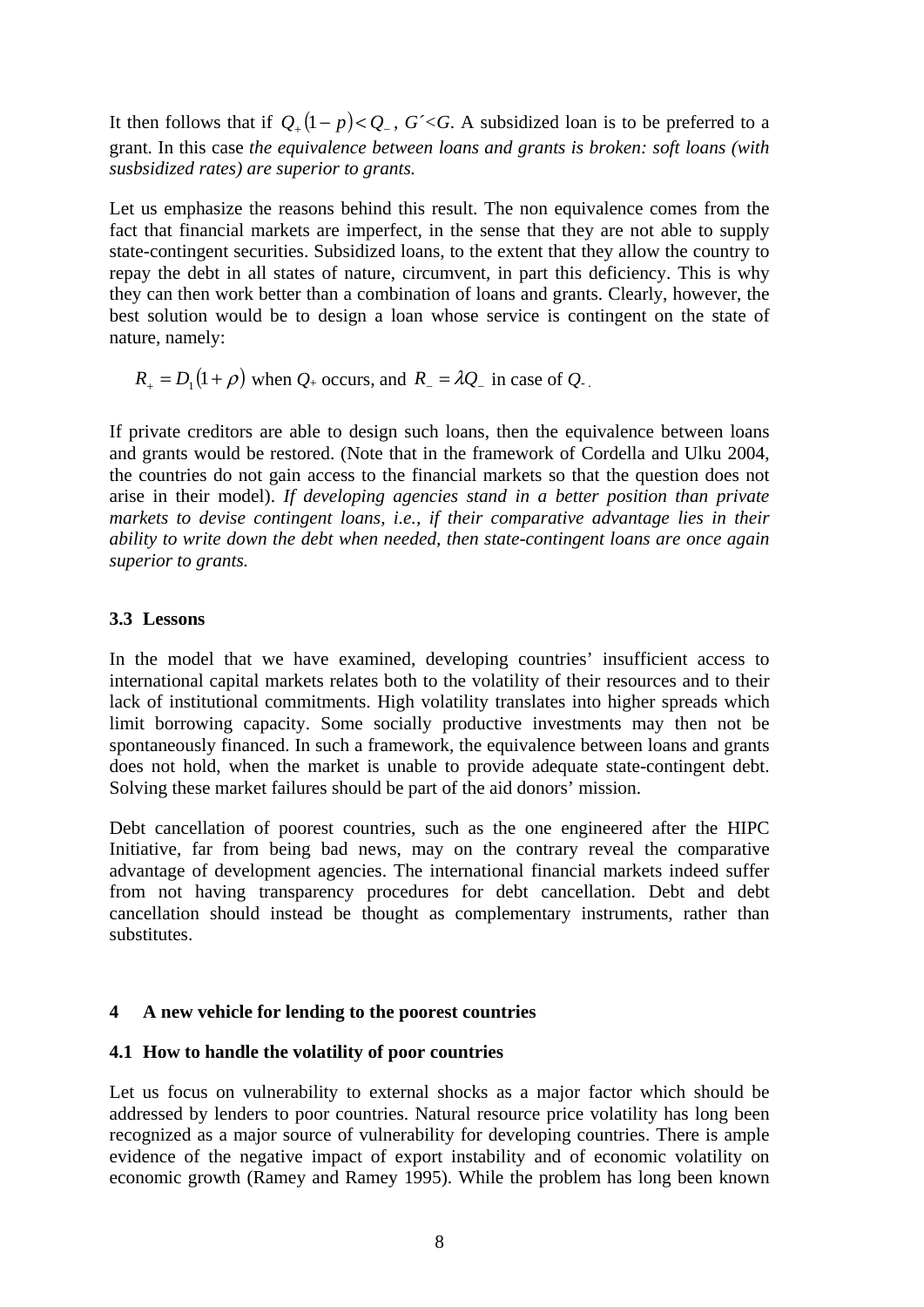and understood, and despite several attempts, the international community has failed so far to provide a practical solution. Measures to stabilize natural resource export prices have failed in the face of the high and persistent costs of the distortions thus created, given the evolution of markets. Mechanisms such as the Stabex2 were conceived to provide counter-cyclical relief. In practice, however, they worked rather pro-cyclically and did not achieve their objectives (Collier et al. 1999).

The nature of the shocks is one of the critical features that make them difficult to manage. Price shocks have tended to be permanent rather than cyclical. This is also one of the reasons why *ad hoc* debt rescheduling has often left debtor countries with an increasing debt burden that eventually became too heavy, as such operations were based on the false hope that higher prices and a more lenient economic environment would eventually bail out overly indebted countries.

Guillaumont et al. (2003) usefully discuss several ways to use ODA to dampen the impact of price shocks. A first option consists in explicitly linking yearly repayments to the state of nature by automatic adjustment of the public debt service to the evolution of export prices: reduced debt service during crises, faster repayment during booms. In a similar spirit, Gilbert and Varangis (2005) call for explicit loan indexation on prime material prices.3

An interesting idea, also explored by Guillaumont et al. (2003), consists in using the subsidy element embedded in concessional loans to finance cushioning. The central repayment scheme might be based on constant annuities, but the loan would be associated with contingent grants provided in response to a temporary exogenous negative shock that would partly cover debt service. Such grants would be financed by a reduction in the primary loan concessionality, which means that the implied subsidy on the loan interest rate would be lower or the amortization period shorter. If no shock occurs during the amortization period, the associated grant might be used in whole or in part to cover the last payments under strict economic policy conditionality (to provide some incentive for sound management of any price booms).

## **4.2 A new lending strategy**

1

Cohen, Fally and Villemot (2004) propose a medium-term solution that consists in smoothing out export revenues across a moving average of the previous five years, thus providing a cushion without leaning against the winds of long-run trends. Such idea could easily be applied towards adding a price indexation formula to concessional ODA loans. For example, creditors might monitor the difference between previous price averages and current prices. When that difference exceeds a given level, loan repayments could be either accelerated or reduced. Following these ideas, we have

<sup>2</sup> The Stabex was set up in 1976 by the European Community under the Lomé Convention and was discontinued in 1980. It was a system of compensatory finance to stabilize African, Caribbean and Pacific countries' agricultural export earnings. Below a given reference threshold, a developing country would receive from the Stabex mechanism a financial transfer to cover the difference between the threshold and actual export receipts.

<sup>3</sup> Donors are currently experimenting with similar ideas. For example, the Agence Française de Développement (AFD) recently made a loan to a cotton company in an African country whose maturity depends on cotton prices.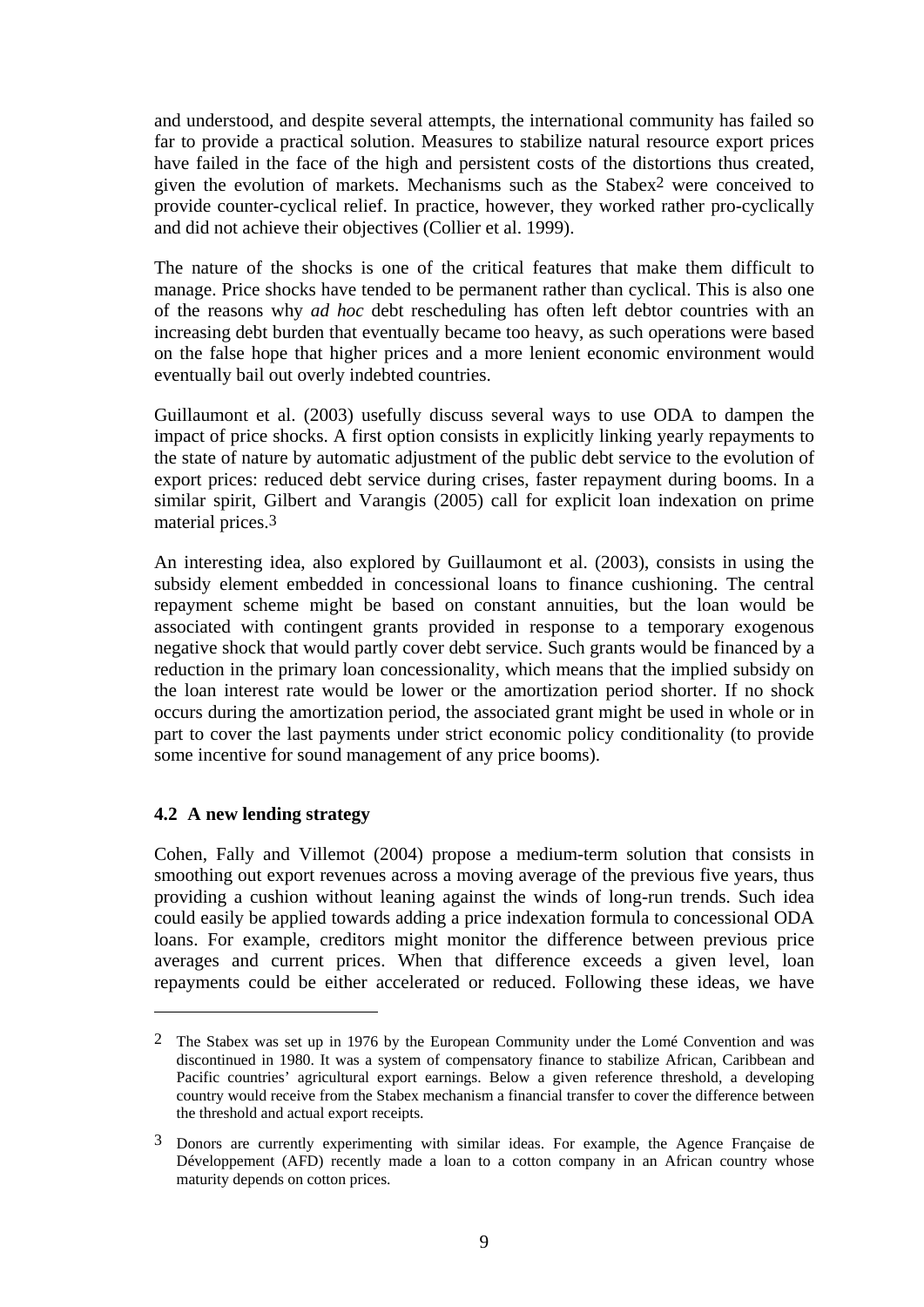calibrated a simple lending strategy. We investigate the cost of cancelling (rather than refinancing) the service of the debt in all instances where the value of exports falls below *x* per cent of their moving averages over the past five years. We show the range of results when the threshold *x* varies from 95 per cent to 75 per cent.

We present in Table 3 the simulations results which are obtained when taking the set of IDA-only countries where the Agence Française de Développement intervenes. The simulations are based on past performances of these countries, during the period 1975-2005. On average, one obtains that a fraction representing 35 per cent of the loans would have to be foregone, were the debt service of debt to be cancelled whenever the level of exports fall below the 95 per cent threshold. The worst-case scenario is with Burundi, where the occurrence would have reached 62 per cent. Even this worst-case scenario, however, is within the range of grant elements incorporated in loans to the poorest countries (which is on average about two-thirds of the face value of loans). There is therefore room for tailoring contingent loans whose grant elements would amount in providing automatic debt relief to the indebted country in time of distress.

|                     | Threshold x | 95% | ັ<br>90%    | 85%            | 80%            | 75%            |
|---------------------|-------------|-----|-------------|----------------|----------------|----------------|
| Bangladesh          |             | 14  | 14          | $\overline{7}$ | 3              | 3              |
| Benin               |             | 31  | 10          | $\overline{7}$ | 3              | 3              |
| <b>Bolivia</b>      |             | 31  | 17          | 14             | 3              | 0              |
| <b>Burkina Faso</b> |             | 34  | 24          | 21             | 10             | $\overline{7}$ |
| Burundi             |             | 62  | 52          | 41             | 34             | 14             |
| Cameroon            |             | 28  | 17          | 17             | $\overline{7}$ | $\pmb{0}$      |
| CAR                 |             | 48  | 41          | 28             | 21             | 7              |
| Chad                |             | 41  | 38          | 21             | 14             | 10             |
| Côte d'Ivoire       |             | 41  | 28          | 14             | 10             | 7              |
| Gambia              |             | 31  | 14          | 14             | $\overline{7}$ | 0              |
| Haiti               |             | 24  | 21          | 10             | 10             | 10             |
| India               |             | 3   | $\mathbf 0$ | $\mathbf 0$    | $\pmb{0}$      | $\pmb{0}$      |
| Kenya               |             | 28  | 21          | 10             | $\overline{7}$ | $\mathbf 0$    |
| Madagascar          |             | 24  | 21          | 21             | 14             | 14             |
| Malawi              |             | 41  | 24          | 17             | $\overline{7}$ | $\pmb{0}$      |
| Mali                |             | 14  | 14          | 3              | $\mathbf 0$    | 0              |
| Mauritania          |             | 48  | 31          | 17             | 3              | $\mathbf 0$    |
| Niger               |             | 48  | 31          | 28             | 24             | 17             |
| Nigeria             |             | 38  | 31          | 24             | 21             | 17             |
| <b>PNG</b>          |             | 31  | 28          | 21             | 10             | 3              |
| Rwanda              |             | 45  | 41          | 38             | 31             | 17             |
| Senegal             |             | 34  | 24          | 14             | 3              | $\pmb{0}$      |
| Sierra Leone        |             | 59  | 55          | 48             | 41             | 31             |
| Togo                |             | 41  | 34          | 24             | 24             | 14             |
| Average             |             | 35  | 26          | 19             | 13             | $\overline{7}$ |

Table 3 Occurrence of shocks, 1975-2003 Cases (in % of total number of years) when exports fall below x% of their moving averages of the past five years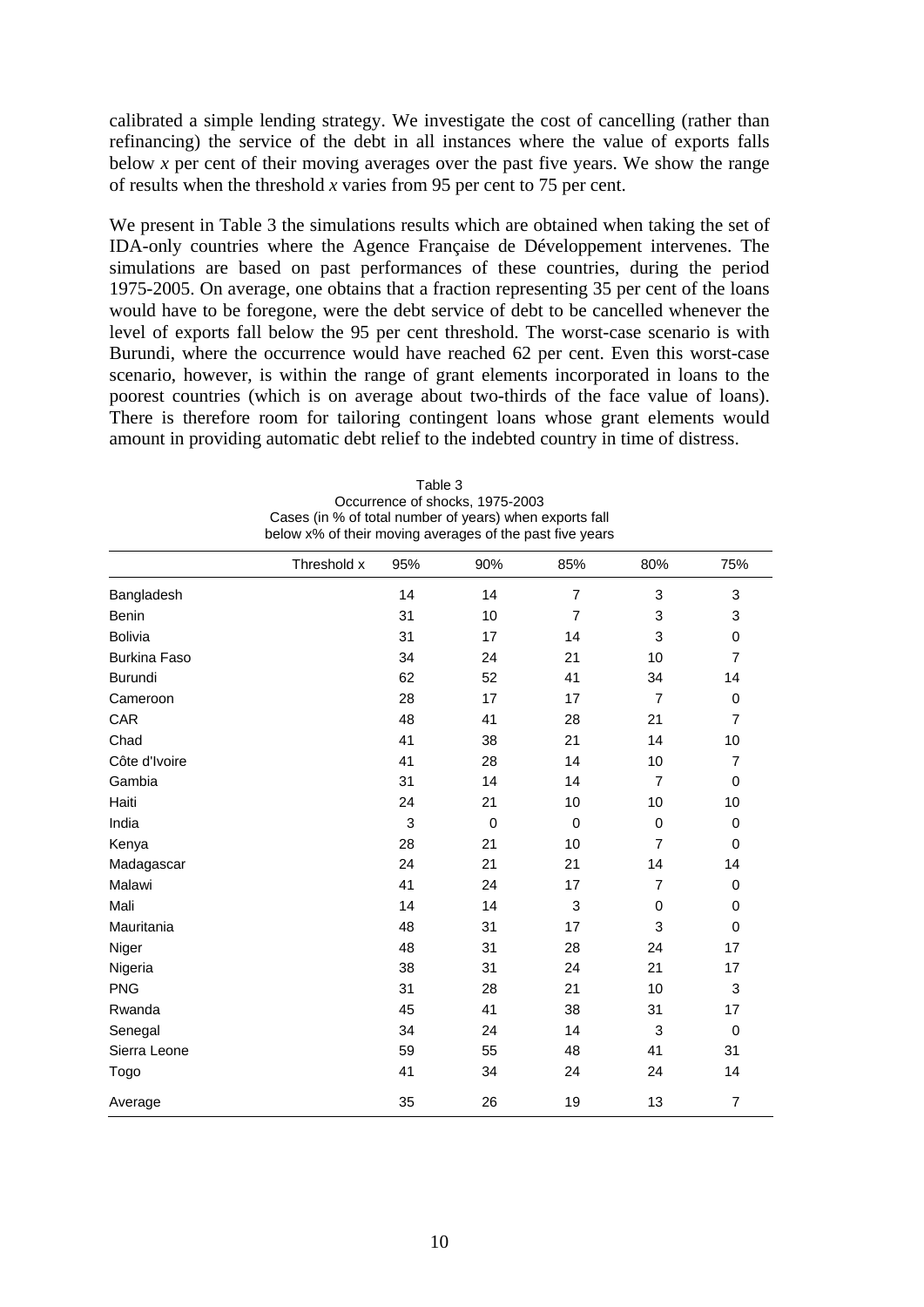# **4.3 Implementation**

1

This discussion leads us to advocate a scheme in which the ODA subsidy involved in concessional ODA loan would be used to adapt the service of the debt to the shock pattern that debtor countries face so that debt solvency is maintained. We calibrated a simulation based on exports, but the same idea could be applied to a mechanism which depends upon the price of a basket commodities representative of the country's exports. This would allow for a swifter mechanism. One could go beyond these ideas, and allow for a judgment of the lending agencies themselves, as to when it is appropriate to cancel debt service.

One way of implementing these ideas would be to get multilateral and bilateral4 development institutions to build up reserves that would allow them to cancel debt service when the country is in a bad state of nature. Such reserves would be calibrated to cover risks related to shocks in natural resource prices and to natural disasters facing developing countries. They could use part of the grant element to finance the build-up in reserves.

However they may be implemented, these ideas face several institutional constraints, both in terms of the way the DAC is currently accounting for ODA and with regard to accounting standards such as the new International Financial Reporting Standards (IFRS). Reserves, for instance, so long as they are undisbursed, are not counted for as ODA, which usually requires a spending item in the public budget. The same issue arises with guarantees. Time is ripe for debate and possible change of outdated ODA accounting conventions.

Moral hazard stands as another important issue that needs to be addressed. Any debt cancellation scheme introduces a bias in favour of debtor countries. The risk is that of transferring resources from properly managed countries that honour their debt commitments towards those that fail to do so. Indeed, experience with debt reduction under the HIPC Initiative illustrates that risk. ODA flows seem to have benefited the most indebted countries rather than the neediest ones, even if there is no evidence that debt relief has had any significant crowding-out effect on other aid flows (Powell 2003); and there seems to be no correlation between debt reduction and either the level of poverty (Cohen and Vellutini 2004) or the quality of governance.

The schemes that we propose, however, offer a possibility of significantly reducing the level of moral hazard involved. For one thing, the debt cancellation mechanism, if based on world prices only, cannot usually be manipulated by the country.

One can also imagine that countries, which have not depleted the reserves committed to them, could use them at the end of the loan in order to shorten the life of their debt. There would be no cross subsidies across countries, which is a problem, but this would have the merit of incentive compatibility.

Third, the amount of 'sleeping' reserves committed to each country depends on the threshold that is chosen. This threshold need not be the same across countries. It could be chosen out of an explicit and transparent assessment of the country risk and thus calls

<sup>4</sup> Development institutions that make bilateral loans (such as AFD) already provision country risk.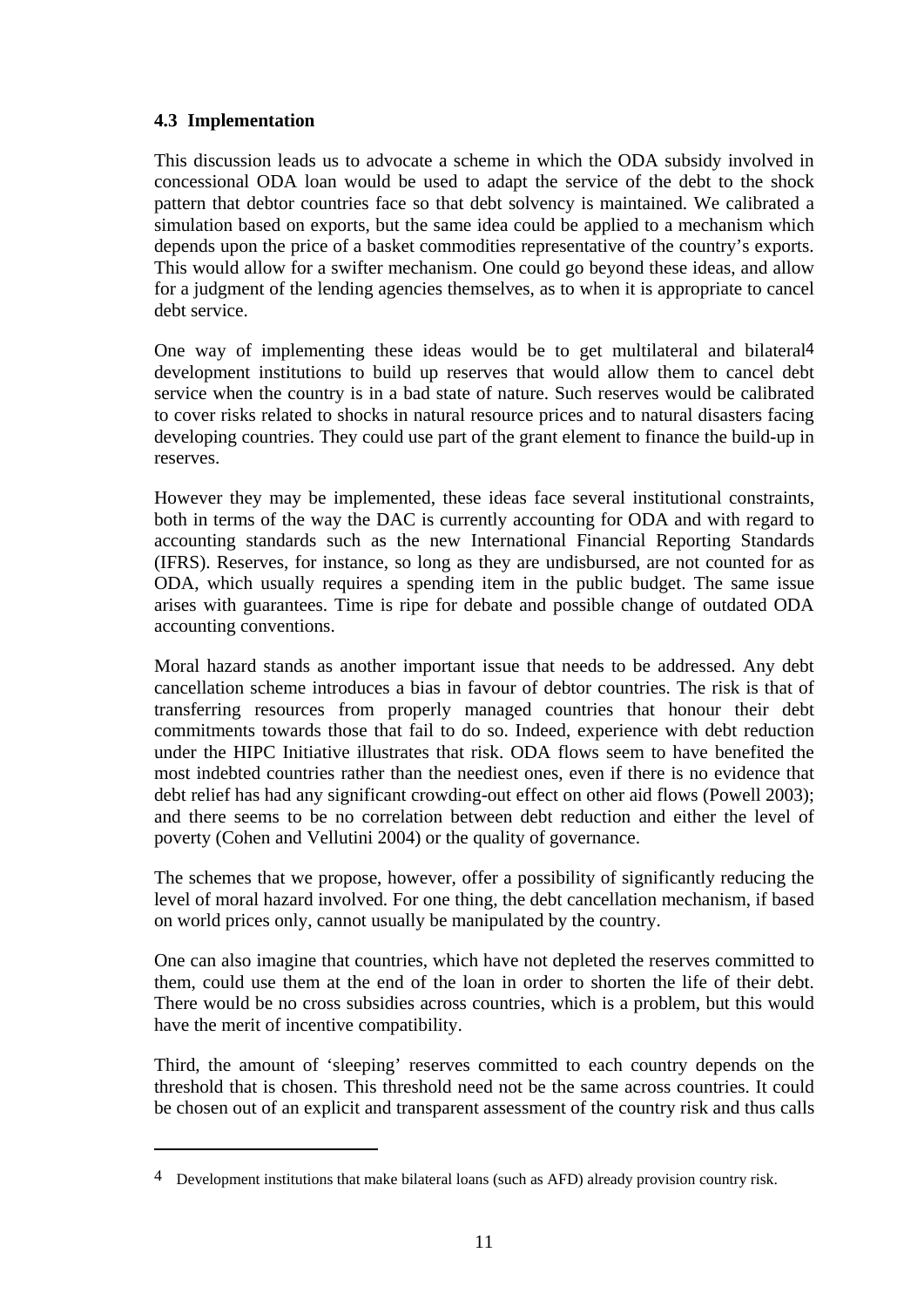attention to country specifics and policies. To give a practical example, one could conduct a detailed country risk analysis and classify developing countries in four groups, calling respectively for reserves amounting to 25 per cent, 50 per cent, 75 per cent or 100 per cent of debt, each with a corresponding threshold based on past experiences. In the first group, considered as exceptional, a provision of 100 units would allow a loan of 400 units; in the second, the same provision would allow a loan of 200 units; in the third, 133  $(=100/75)$ . The fourth and last group would require outright grants. Countries with poor institutions and governance would belong to that group, for which the arguments presented by Bulow and Rogoff (2005) are valid.

Such a scheme also calls for a much tighter coordination between multilateral and bilateral donors. There is a collective action problem in dealing with debt reduction, since it is in no creditor's interest to move first lest its move facilitate repayment to other creditors. It is interesting to compare our proposal with IDA14 provisions for 2005-08. IDA plans to allocate one-third of its resources to outright grants rather than highly concessional loans. A country might qualify for IDA loans provided that its debt remains within preset debt sustainability criteria established by the World Bank and the IMF. These criteria identify debt thresholds of 100 per cent, 200 per cent or 300 per cent of exports, depending on the institutional risk as measured by the World Bank's country policy and institutional assessment (CPIA). When the debt is too high, the country qualifies for grants instead. In order to avoid penalizing a solvent country as compared to an insolvent one, IDA14 has decided to cut its grants by a discount factor of 20 per cent (or 9 per cent in a major post-conflict situation). The discount is supposed to limit moral hazard in that it penalizes a country that purposely lets its debt grow astray.

Our scheme is based on similar principles, but proceeds in a more systematic fashion. The leverage factor allowed in loans is grounded on constituting provisions that correspond directly to the grant element of international aid. The more solvent a country (i.e., the more it is able to build its institutions so as to honour its debts), the higher the possible leverage. Instead of a fixed discount, our proposed solution uses a progressive scale depending on the quality of the country's governance.

### **Conclusion: beyond grants versus loans, towards modern development finance**

The basic message of our paper is that the grants-versus-loans debate as it was cast during the IDA13 replenishment has been misleading and largely irrelevant. It came in a context where most multilateral and, even more, bilateral ODA was already delivered as outright grants. It broadly disregarded financial and economic analysis and reached onesided conclusions that do not fit well with empirical observations. By putting the focus on ODA instruments, however, it has helped to raise awareness about the link between such instruments and aid effectiveness. Our main conclusion is that there is a rationale for loans as effective ODA delivery mechanisms and that there is also a rationale for development institutions to provide concessional loans.

One of the shortcomings of past loans was that risks were insufficiently taken into account and that the typical ODA instrument was too archaic to adapt to the solvency constraint of a poor country that is highly sensitive to external shocks. Modern ODA should build on the capacity of donors to use a wide range of financial instruments, from direct subsidies to market loans, guarantees, and state contingent debt. The key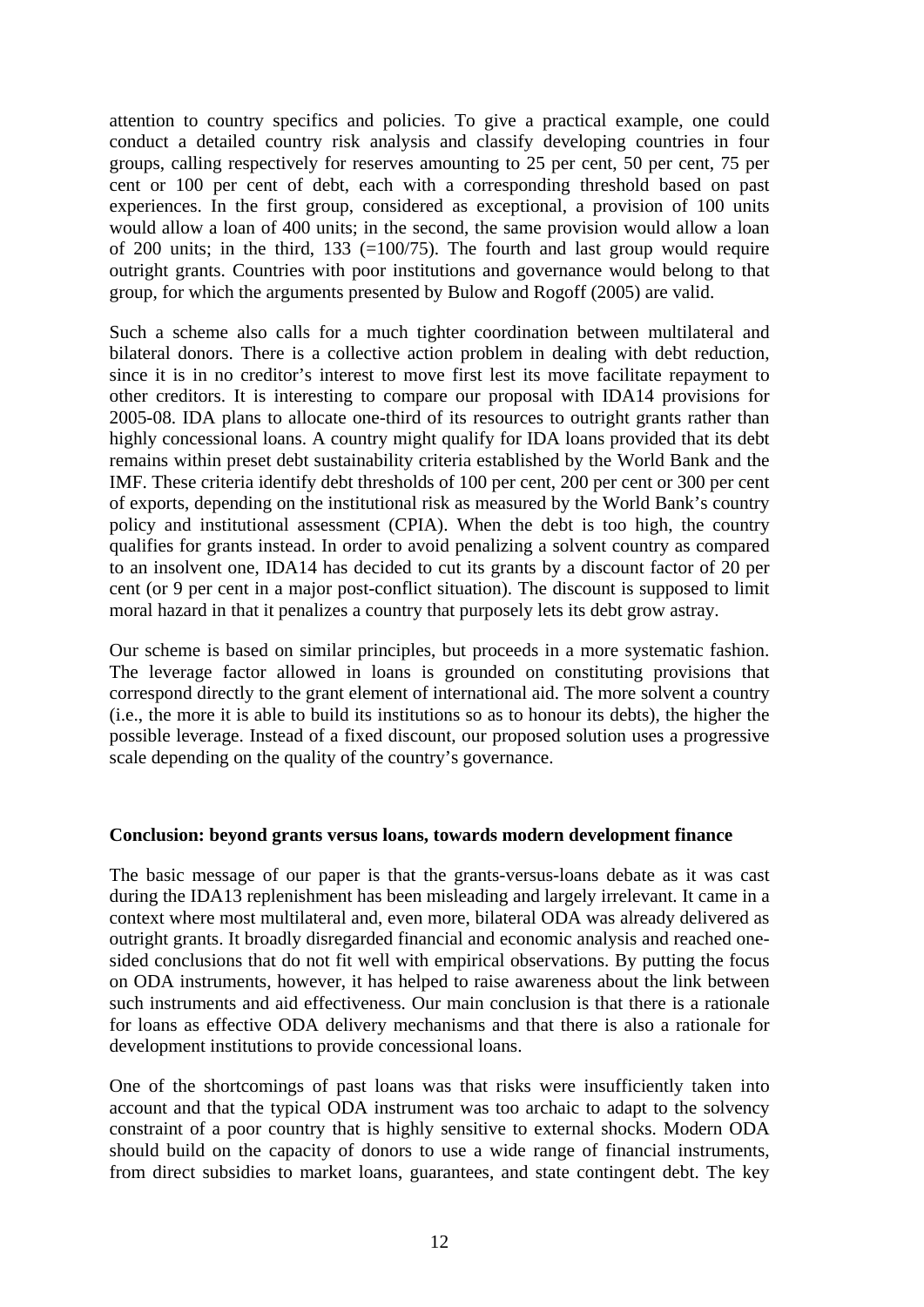and the originality, therefore, lie in mixing taxpayers' money with a number of financial instruments, in a flexible and innovative manner. This is, of course, a major departure from the conventional conception of ODA instruments as either direct grants or concessional loans.

One obstacle, as mentioned above, lies with the current accounting definition of ODA, which, because of the necessity for public communication concerning the ODA figure, conditions both the nature of the ODA instruments that can be used and their destination. The time has come to open up the statistical definition so as to make full use of the potential of ODA and increase its efficiency. The debate is only getting under way and needs to be pursued within the donor community, notably within the DAC coordination framework.

### **Bibliography**

- Alfaro, L., S. Kalemii-Ozcan and V. Volosovych (2005). 'Why Doesn't Capital Flow from Rich to Poor Countries? An Empirical Investigation'. NBER Working Paper 11901. Cambridge, MA: National Bureau of Economic Research.
- Buchanan, J. M. (1975). 'The Samaritan's Dilemma'. In E. S. Phelps (ed.), *Altruism, Morality and Economic Theory*. New York: Russel Sage Foundation.
- Bulow, J., and K. S. Rogoff (1990). 'Cleaning Up Third-World Debt Without Getting Taken to the Cleaners'. *Journal of Economic Perspectives*, 4 (1): 31-42.
- Bulow, J., and K. S. Rogoff (2005). 'Grants versus Loans for Development Banks'. Paper presented at the American Economic Association Meetings, 7 January. Philadelphia.
- Chang, C. C., E. Fernandez-Arias, and L. Serven (1998). 'Measuring Aid Flows: A New Approach'. WB Policy Research Paper 2050. Washington, DC: World Bank
- Clemens, M., S. Radelet, and R. Bhavnani (2004). 'Counting Chickens when They Hatch: The Short-Term Effects of Aid on Growth'. CGD Working Paper 44. Washington, DC: Center for Global Development.
- Clements, B., S. Gupta, A. Pivovarsky, and E. R. Tiongson (2004). 'Foreign Aid: Grants versus Loans'. *Finance and Development*, September: 46-9.
- Cohen, D. (2001). 'The HIPC Initiative: True and False Promises'. *International Finance*, 4 (3): 363-80.
- Cohen, D., and C. Vellutini (2004). 'Beyond the HIPC Initiative'. Report to the European Commission. Available at: www. europa.eu.int/comm./development/body /theme/docs.
- Cohen, D., T. Fally, and S. Villemot (2004). 'In Favour of a Fund to Stabilize Commodity Exporters' Income'. Discussion Paper 5550. London: Centre for Economic Policy Research.
- Cohen, D., and R. Portes (2005). 'Towards a Lender of First Resort'. Discussion Paper 4615. London: Centre for Economic Policy Research.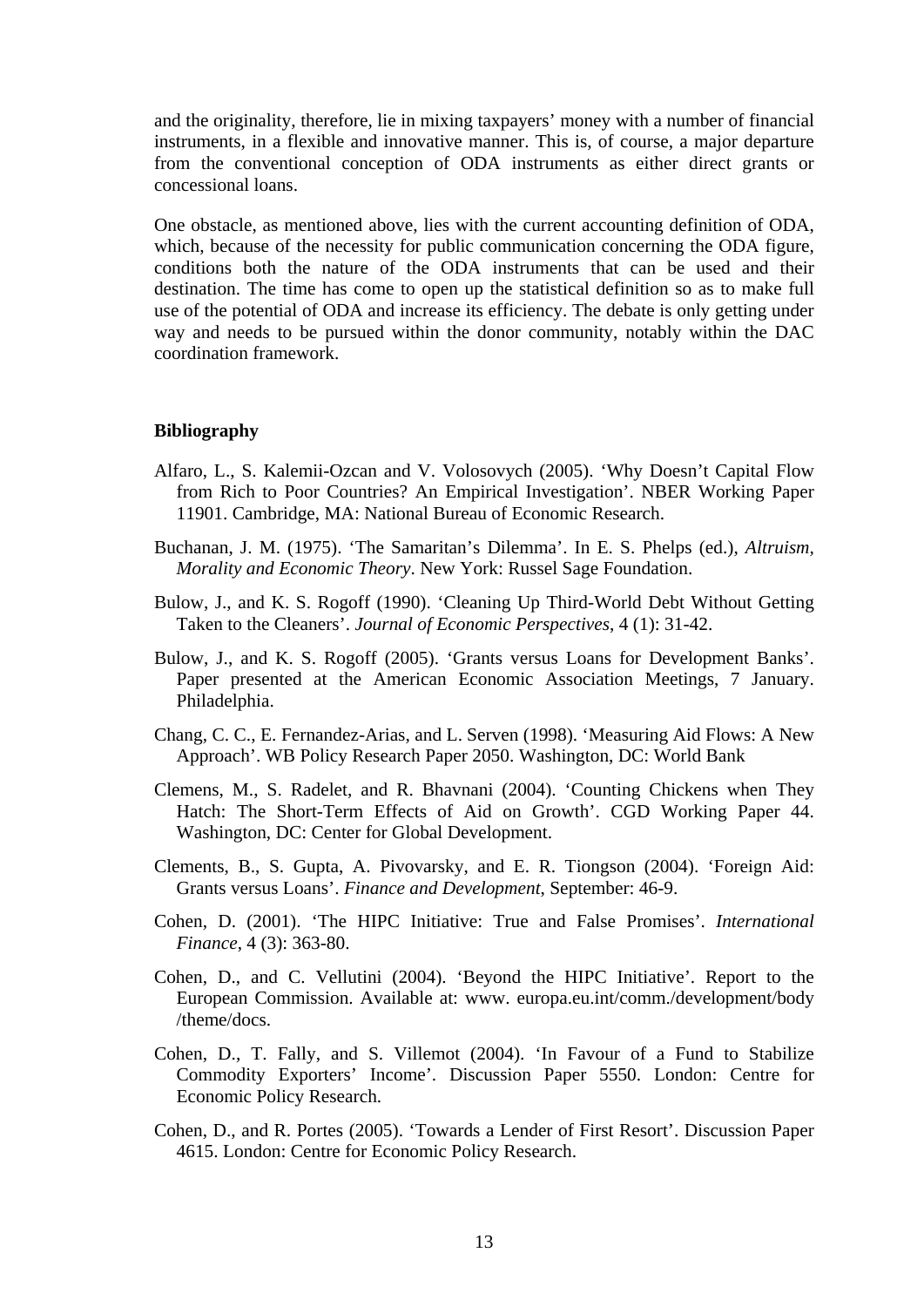- Cohen, D., and H. Reisen (2006). 'L'aide aux pays pauvres: prêts ou dons?'. In D. Cohen, P. Jacquet and S. Guillaumont-Jeanneney. Report of the French Conseil d'Analyse Economique on Development Aid (forthcoming).
- Collier, P., P. Guillaumont, S. Guillaumont-Jeanneney, and J. W. Gunning (1999). 'Reforming Stabex'. *The World Economy*, 22 (5): 669-82.
- Cordella, T., and H. ulku (2004). 'Grants versus Loans'. IMF Working Paper WP/04/161. Washington, DC: International Monetary Fund.
- Gilbert, C., and P. Varangis (2005). 'Commodity Prices'. Washington, DC: World Bank. Mimeo.
- Gupta, S., B. Clements, E. Baldacci, and C. Mulas-Granados (2004). 'The Persistence of Fiscal Adjustments in Developing Countries'. *Applied Economics Letters*, 11: 209-12.
- Guillaumont, P., S. Guillaumont-Jeanneney, P. Jacquet, L. Chauvet, and B. Savoye (2003). 'Attenuating through Aid the Vulnerability to Price Shocks'. Paper presented at the World Bank 2003 ABCDE-Europe Conference, May. Paris.
- Hernandez, L., and S. Katada (1996). 'Grants and Debt Forgiveness in Africa'. WB Working Paper 1653. Washington, DC: World Bank.
- IFIAC (International Financial Institutions Advisory Committee) (2000). *Report of the International Financial Institution Advisory Commission* ('Meltzer Report'). Washington, DC: United States Congress.
- Jacquet, P., and S. Marniesse (2005). 'Financing Global Public Goods'. A report for the International Task Force on Global Puplic Goods. Available at: www.gpgtaskforce.org/bazment.aspx?page\_id=175
- Jacquet, P., and J.-M. Severino (2004). 'Prêter, Donner: Comment Aider?'. *Revue d'économie financière*, 74: 285-317.
- Kapur, D. (2002). 'Do as I Say Not as I Do: A Critique of G-7 Proposals on Reforming the Multilateral Development Banks'. CGD Working Paper 16. Washington, DC: Center for Global Development.
- Kharroubi, E. (2005). 'Déterminants de l'Accès aux Marchés Financiers'. Paris: Banque de France. Mimeo.
- Lerrick, A., and A. Meltzer (2002). 'Grants: A Better Way to Deliver Aid'. Carnegie Mellon University, *Quarterly International Economic Report*, January.
- Lewis, W. A. (1955). *The Theory of Economic Growth*. London: Allen & Unwin.
- Lucas, R. (1990). 'Why Doesn't Capital Flow from Rich to Poor Countries?'. *American Economic Review: Papers and Proceedings*, 80 (2): 92-6.
- Marchesi, S., and A. Missale (2004) 'What Does Motivate Lending and Aid to the HIPCs'. Sienna: University of Sienna. Mimeo.
- McGillivray, M., and A. Ahmed (1999). 'Aid, Adjustment and Public Sector Behaviour in Developing Countries', *Journal of Asia-Pacific Economy*, 4: 381-91.